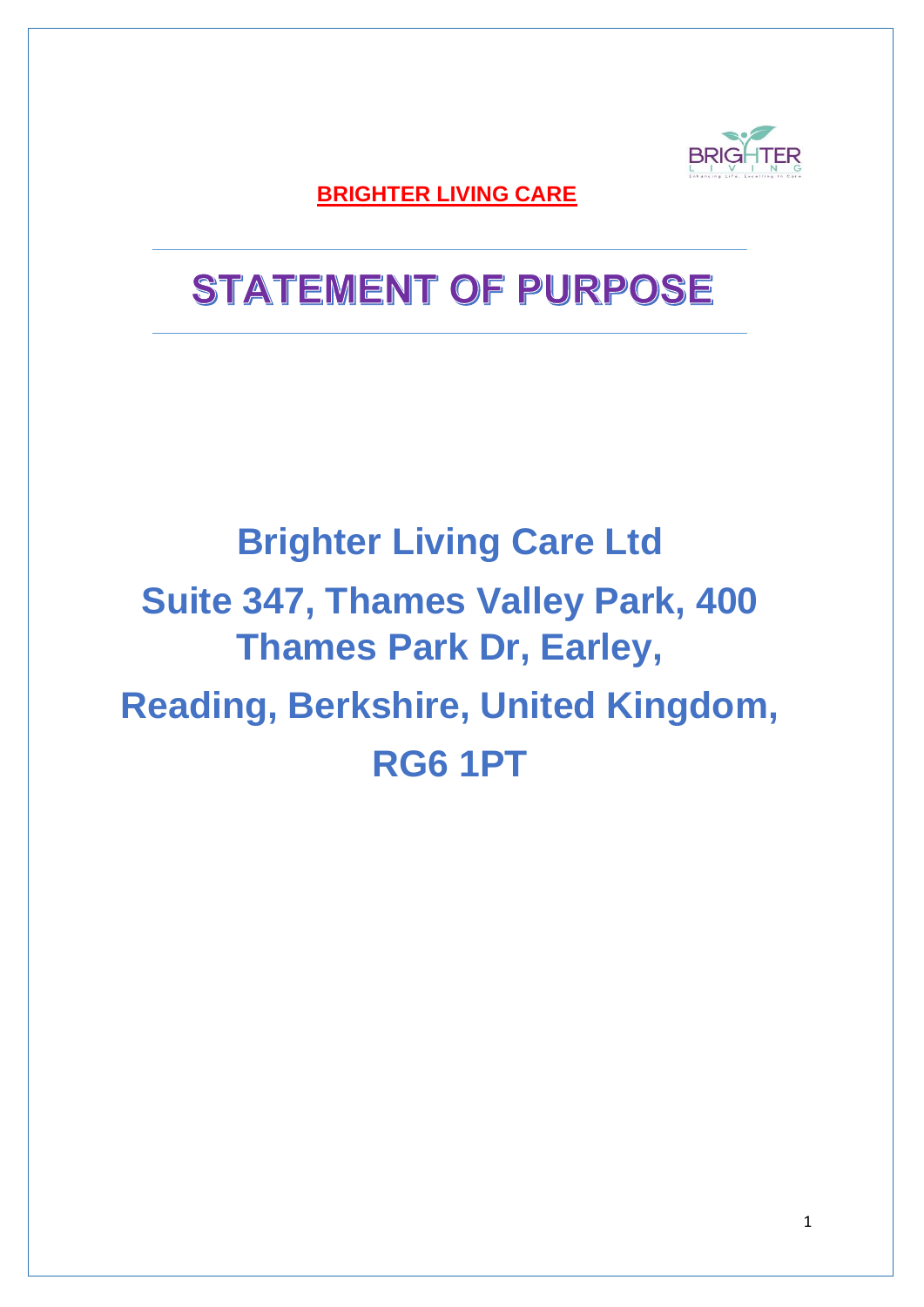

#### Aims and Objectives

Brighter Living Care Support Providers is a specialist independent provider offers 24-hour support to individuals with a learning disability and / or a mental health diagnosis through a person-centred care approach.

The aim of the service is to provide a safe and person centered care that promotes empowerment, independence and choice, whilst enhancing our service users daily living skills, enabling individuals to move on to a less supported setting.

#### **Age Range**

This service is intended for people aged 18 years old and over.

#### **Aims and Objectives**

- To provide support that is tailored to each service user's individual needs.
- To empower service users to lead as independent a life as possible.
- To provide services that are anti-discriminatory.

• To provide a service that takes into account service user's preferences, wishes, personal circumstances and individual abilities.

• To provide our service users with support of the highest quality within their own home environment.

#### **How Do We Achieve These Objectives?**

- By working to an individual plan of support that has been agreed with the service user.
- By working with service users to promote and, where possible, increase their independence.
- By treating all service users with dignity and respect.
- By encouraging service users to be involved in the development of the service.
- By ensuring that trained and competent staff provides support.
- By supporting service users to access all community services available to them.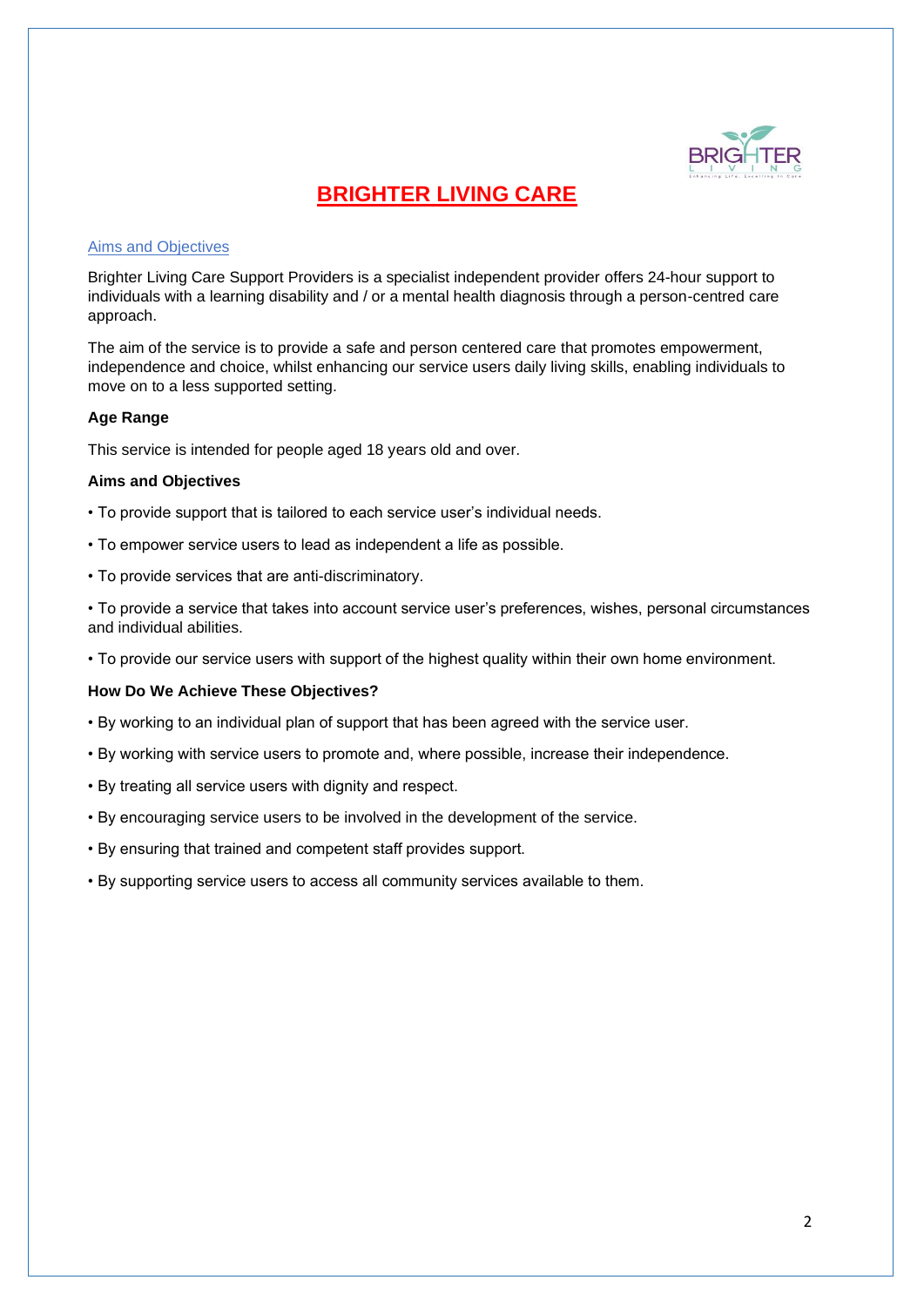

#### **Mission Statement:**

We are here to provide personalised support that enables individuals to lead valued and meaningful lives in the community.

#### **Our Values**

- **Impact** We make a positive difference to people's lives enabling greater independence, better outcomes and increased choice.
- **Innovative** We embrace a culture for change that strives for continuous improvement, reflection and achievement of excellence.
- **Inspirational** We promote imagination and positivity, motivating our staff and the people we support.
- **Inclusive** We positively welcome diversity of background, ethnicity, skills, talents and contributions from everyone.
- **Integrity** We respect all people as individuals and treat them with compassion and consideration. In all our dealings we are open, honest, accounting and transparent.

#### **Services**

- Supported living
- **Domiciliary Care**

#### Specialisms/services

- Learning Disabilities
- **Mental Health Conditions**

We will tailor bespoke packages of care, based on the individual's assessment which reflects the person's unique needs and wishes. Learning Disabilities and Mental Health is our specialism. Our staff are trained in Learning Disability and Mental Health.

The care plan directs how the person will be supported to achieve outcome determined and focussed goals. We work with the placing Local Authority to ensure the placement is successful and joint working is essential to ensure success.

We foster partnerships with our local agencies, and their placing authorities, voluntary organisations, statutory agencies and the local community, we seek to ensure our customers have their needs met and voices heard.

#### Our Objectives are:

- Brighter Living Care strives to our support our customers to acquire skills to remain as independent as possible and to maximise their quality of life.
- To develop a bespoke person-centred package of support and guidance helping them to work through a comprehensive Pathway to independence.
- To promote safety for our customers by ensuring that each of them has a holistic risk assessment, that is regularly reviewed.
- To enable our customers to meet their health and emotional needs.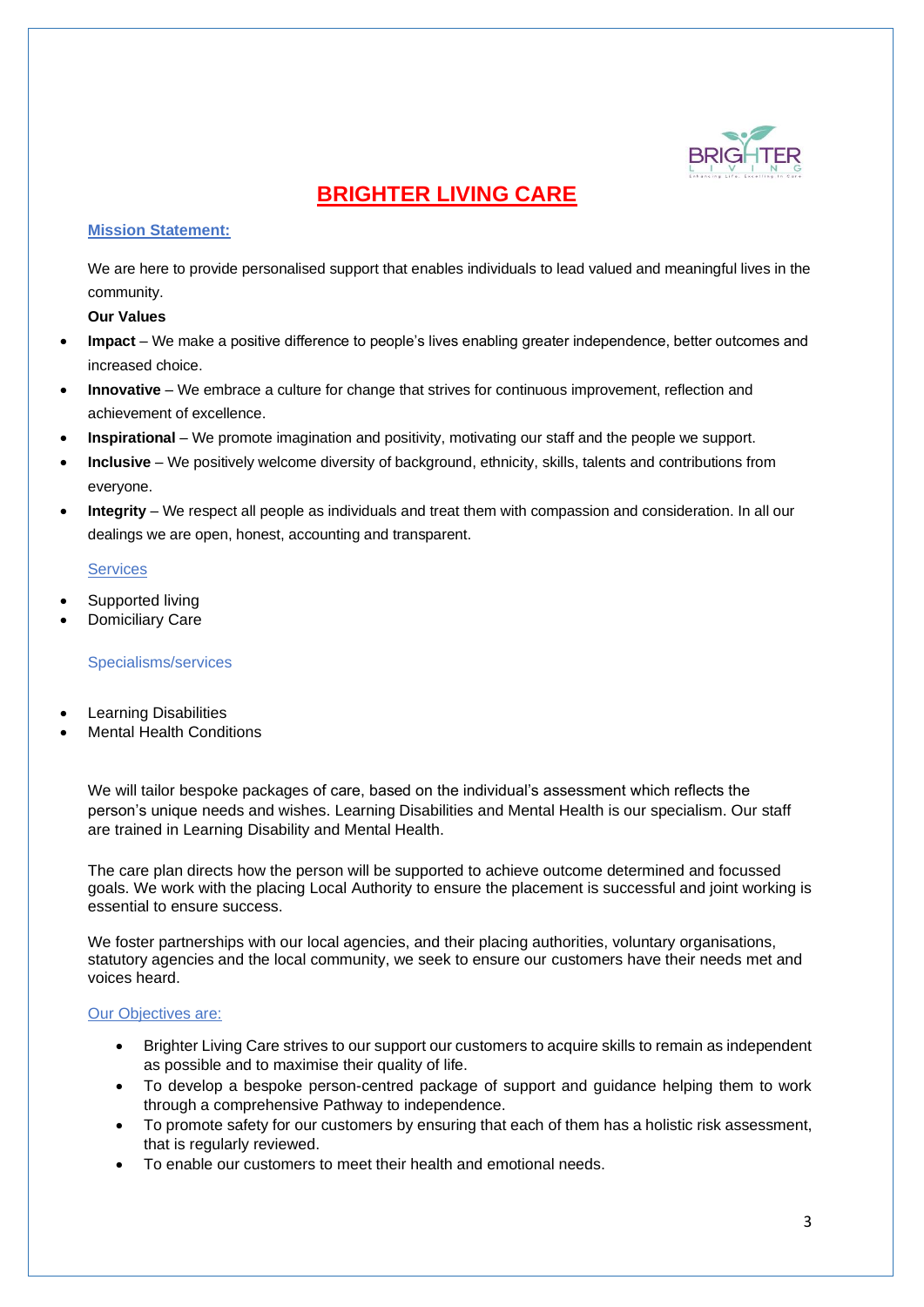

- To promote and maintain positive relationships that benefit our customers and their circle if support to enable them to develop their identity, self-respect and caring for their own well-being.
- To encourage learning, education, training and employment opportunities.
- To guide our customers to develop skills to communicate and interact effectively with others enabling integration and contributing to the community in a positive manner.
- To ensure that each customer has keyworker sessions to meet individual needs.
- To work in partnership with relevant adults, education, health and social care professionals to meet goals as directed.
- To ensure high quality yet cost effective services delivered around the assessed needs of the Customers.
- To promote an anti-discriminatory culture enhancing a climate of trust and respect.
- To help our customers to discuss choices and decisions in all areas of their lives and guide them positively.
- To encourage our customers to participate and be involved activities in and outside of the home.
- We aim to provide a warm relaxed atmosphere, whilst respecting the privacy and independence of our customers at all times.
- We foster a person-centred approach which is reflected in our practise. Pathway Reviews and transitional support plan (independent living skills programme) are person centred.
- To develop a realistic plan and relevant support as the person/adult works toward the goals that they have identified to achieve independence.
- To promote a culture that respects and encourages diversity, trust and respect.
- Support with signposting and knowledge of resources in the community
- We support individuals with budgeting skills.
- We encourage our customers with preparation of meals and basic cooking skills.
- Heathy eating is encouraged.
- We will support our customers with appointments and understanding correspondence.
- Brighter Living Care supports cultural and religious freedom as we respect the right of our customers to choose their beliefs. If needed they will be supported to follow chosen religious practises and signposted to relevant places of worship.
- Brighter Living Care encourages a culture which promotes high quality care and positive relationships based on mutual respect and understanding between staff and customer.
- Brighter Living Care has an equality and diversity policy in place which identifies the rights of our customers to receive an appropriate service that aims to meet their individual needs and as an organisation, we follow anti-discriminatory practice ensuring Equal opportunities. We employ Anti - bullying practice and have a Whistle blowing Policy to ensure fair practise.

#### Quality Standards

Brighter Living Care strives to ensure all our care and support provided is underpinned by the CQC Quality Standards.

#### 'Quality and purpose of care standard'

Brighter Living Care ensures all people supported benefit from bespoke and tailored packages of care that are shaped around the person and based upon their individual needs.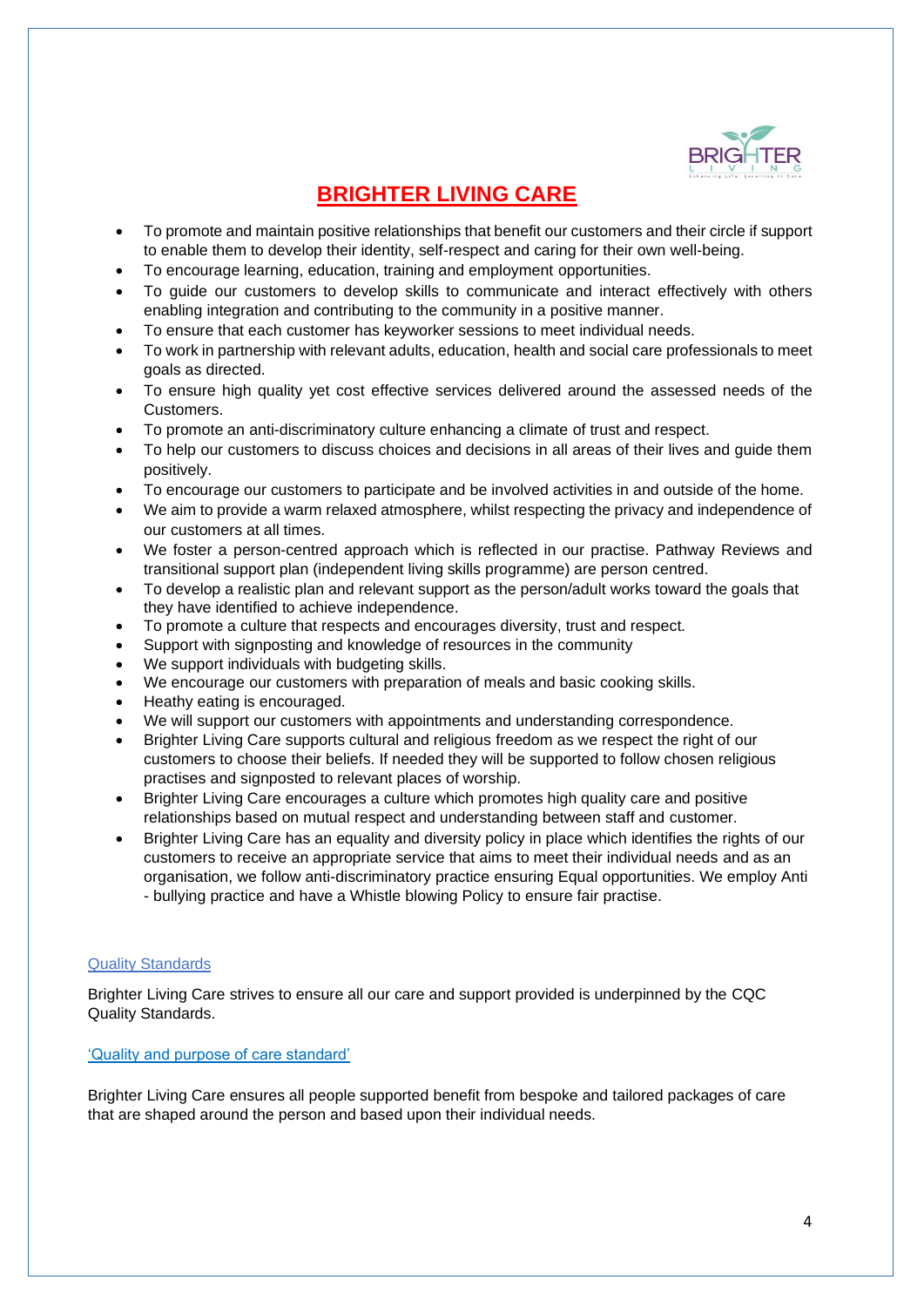

#### 'Health and well-being standard'

Our customer's health and well-being is consistently promoted and furthermore prioritised above all else. We ensure all our customers have access to local health amenities and are looked after and cared for by a staffing team that understand their individual health needs, and how they must be met. We promote healthy eating and a healthy lifestyle are championed, and we ask and expect all our staff to act as appropriate role models to our customers and reinforce these important values of healthy living.

#### 'Positive relationships standard'

We encourage our customers to develop and sustain positive and meaningful relationships with our staff, and within our local communities. To help facilitate these relationships customers benefit from individual and tailored behaviour management plans to help meet their emotional and intellectual needs. We believe an essential element to supporting children and people and their presenting behaviours is establishing mutual trust and respect. This is the same ethos for our support of vulnerable adults where we ensure all have choice and control over their lives.

#### 'Leadership and management standard'

Brighter Living Care believe in employing a quality workforce that ensures our customers are cared for by trained, qualified and experienced members of staff. We continue to place an emphasis on empowering leaders within the organisation who each possess the ability to inspire and motivate those around them to help to establish and promote a culture of learning and continued professional development.

#### Care planning standard

At the very core of our organisation is promoting positive outcomes wherever possible for our customers. To facilitate this process, we ensure we have robust quality assurance processes in place.

This ensures we receive all the relevant paperwork and historical information necessary to complete accurate baseline assessments on referrals to the service, from which future outcomes can then be measured against. We ensure this is amended and updated accordingly in order to provide current assessments of circumstances and need, which may then impact on care delivery.

#### Practical Skills

The person-centred plan aims to bring stability to a person's life. We realise there are challenges to achieving and we aim to work together to overcome this.

Developing daily living skills is focussed on not only removing obstacles to achieving successful outcomes but also translate to practical daily situations necessary for positive transition to Supported Living and a pathway to independent living.

The ability of a person to understand the practical skills in society e.g. issues relating to housing, education, money, benefits budgeting accessing services etc, creates a strong foundation for success in society.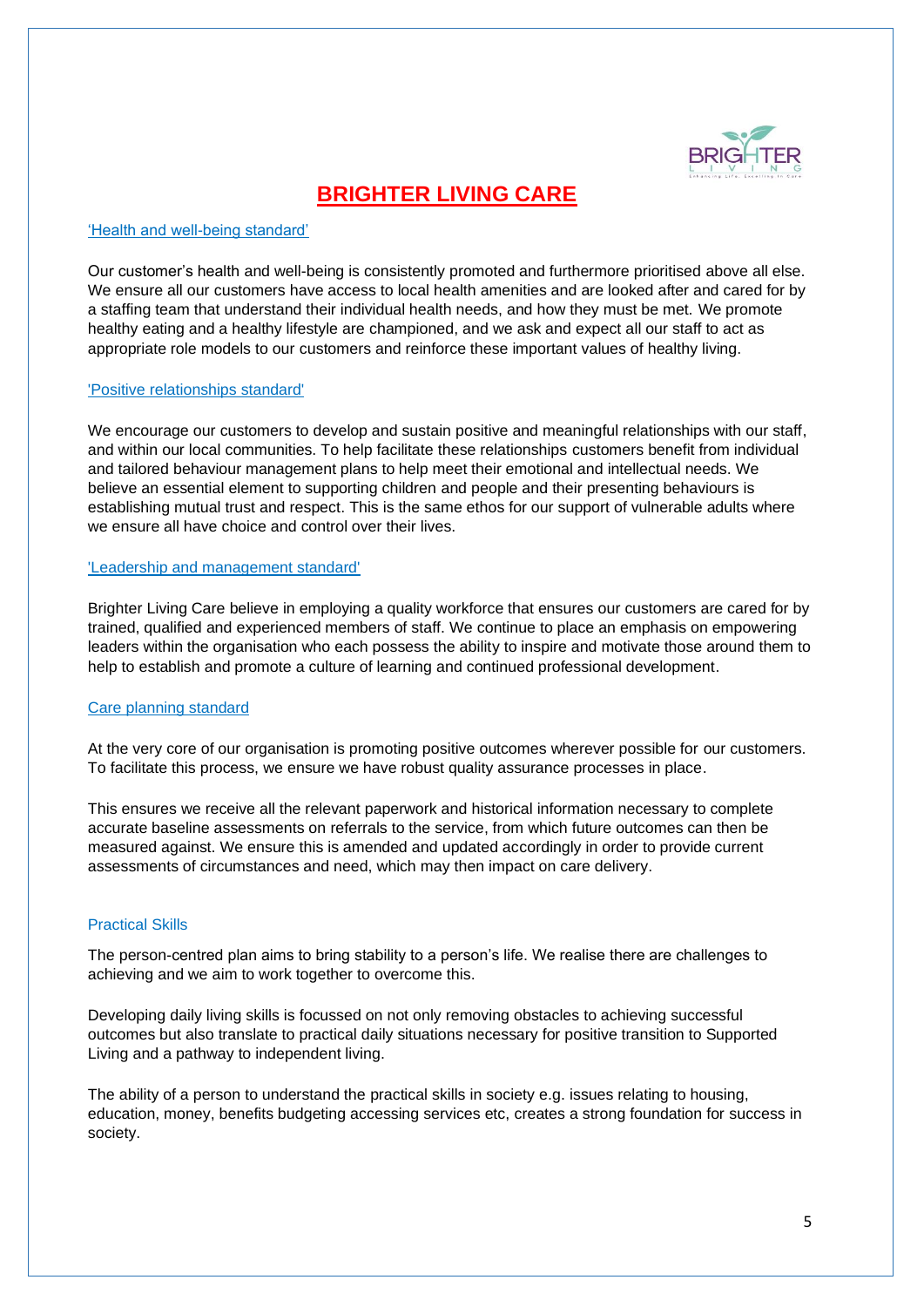

#### Admissions Criteria

Brighter Living Care completes an assessment at the point of referral.

A needs and risk assessment is completed for all referred to the service which informs the care plan. We use a traffic light system to highlight risks measures to reduce the risks. Easy read documents are available as required.

The compatibility and matching of customers and staff is key to determining the success.

#### Supported living services :

Our experienced staff will support you in the day to day running of your home. The aim will be to develop key areas - exploring your choices, building competence and increasing your confidence and independence. You will be supported and encouraged in important areas such as;

- Developing domestic and life skills
- Developing social skills and the use of appropriate behavior
- Advice, advocacy and liaison
- Help in managing finances and benefit claims, Direct Payments and Individualized Budgets
- Help in establishing social contacts and activities
- Help in establishing personal safety and security
- Promoting and monitoring of health and well-being
- Supporting and monitoring medication
- Help with shopping, food preparation and cooking

• Support to access the local community, college, work placements, leisure facilities and organizations of your choice

#### **Domiciliary Care Services:**

Description of our Services and Facilities: Domiciliary Care Services:

We provide Domiciliary Care services, and Personal Care services, which is a regulated activity. We provide safe, Service User focused, 24 hour, seven-day services. We facilitate semi-independence for adults with learning disabilities leaving care. This is achieved by supporting them within their own home.

The type of support we provide can include:

Personal care – washing, showering, bathing, dressing, undressing, continence management, management of mobility, nutritional needs care, maintaining fluid intake, assistance with getting up and going to bed

Domestic help – shopping, housework, laundry, finances/pension collection, meal preparation, social integration, social visits, outings, day or night sitting services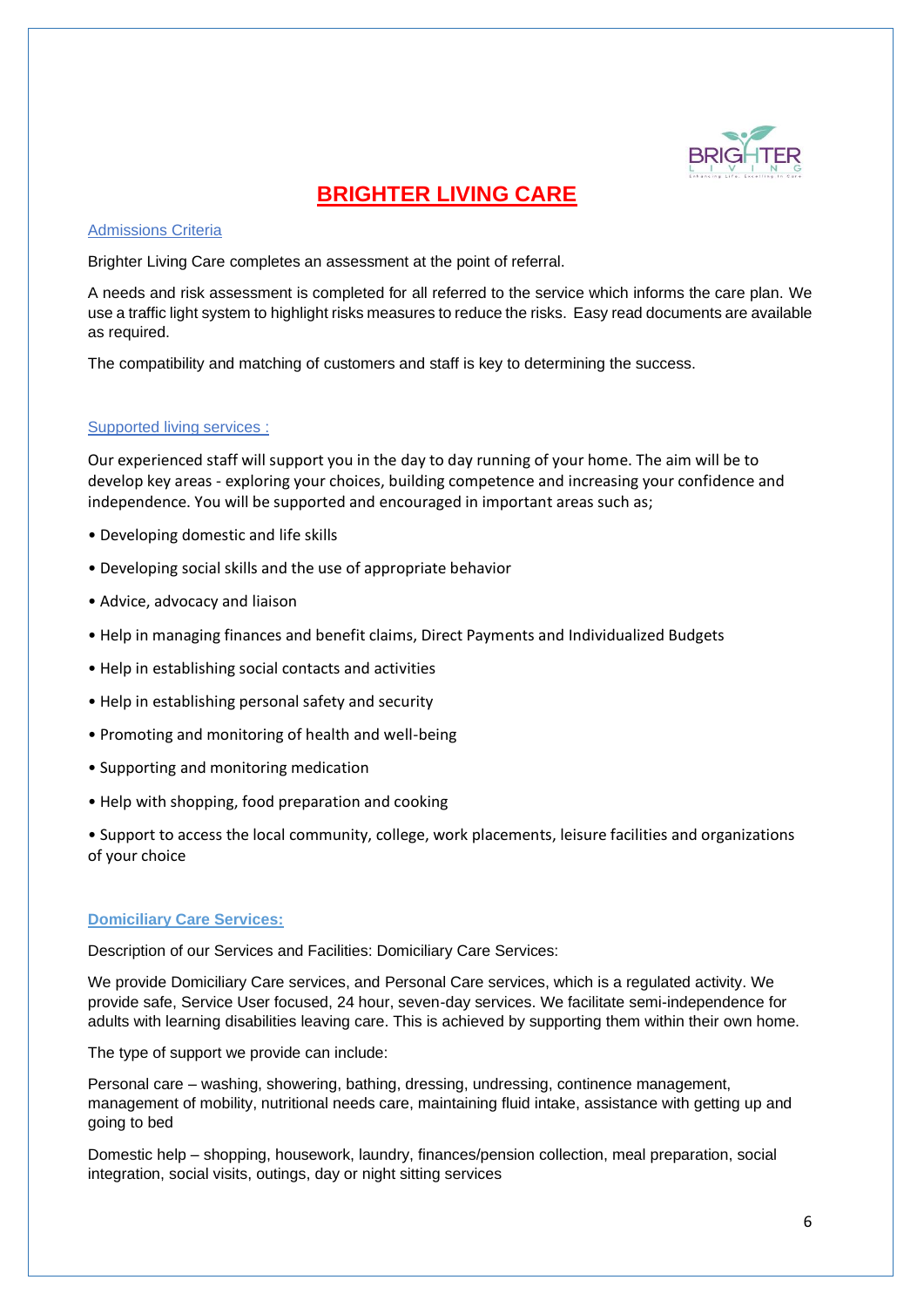

Specialist services – support of people with Autism, support of people with severe epilepsy including the use of rescue medications , behaviour management

#### QUALITY ASSURANCE

The service will be regularly audited and evaluated against the Health & Social Care Act 2008 (Regulated Activities) Regulations 2010 and The Care Act 2014 plus essential standards of the Care Quality Commission.

Monitoring visits to individuals supported will be arranged by managers on a regular basis to ensure the service continues to provide safe and appropriate care which supports the identified needs and protects their rights.

Brighter Living Care will identify and manage risks whilst seeking professional safety advice when required.

Brighter Living Care will complete an annual Quality Assurance Survey which together with advisory reports and information from the Care Quality Commission, which will be incorporated to promote continuous service improvement.

Independent monitoring of care quality will be carried out separately by the placing Authority Commissioning Team.

#### **STAFF**

All our staff will have a wealth of experience in working with our client group and are driven by passion plus belief in the person they support to provide an appropriate role model.

Our staff complement reflects diversity and we promote equal opportunities within our organisation. All our staff hold mandatory qualifications with more specialised accessible training opportunities.

Skills for Care provide courses to encourage attainment of the Quality and Credit Framework.

All staff has DBS checks and a rigorous recruitment process is followed in line with Safer Recruitment Guidelines.

#### COMPLAINTS POLICY AND PROCEDURE

Even with the most conscientious and responsive care, it is inevitable that we will not please everyone all the time. Comments and complaints will be listened to and acted on effectively and clients will not be discriminated against for making a complaint.

The client, or his representative on his behalf, has the absolute right to comment or complain and the Complaints Policy Procedure will be used. A copy of this policy will be included in the information provided to all clients.